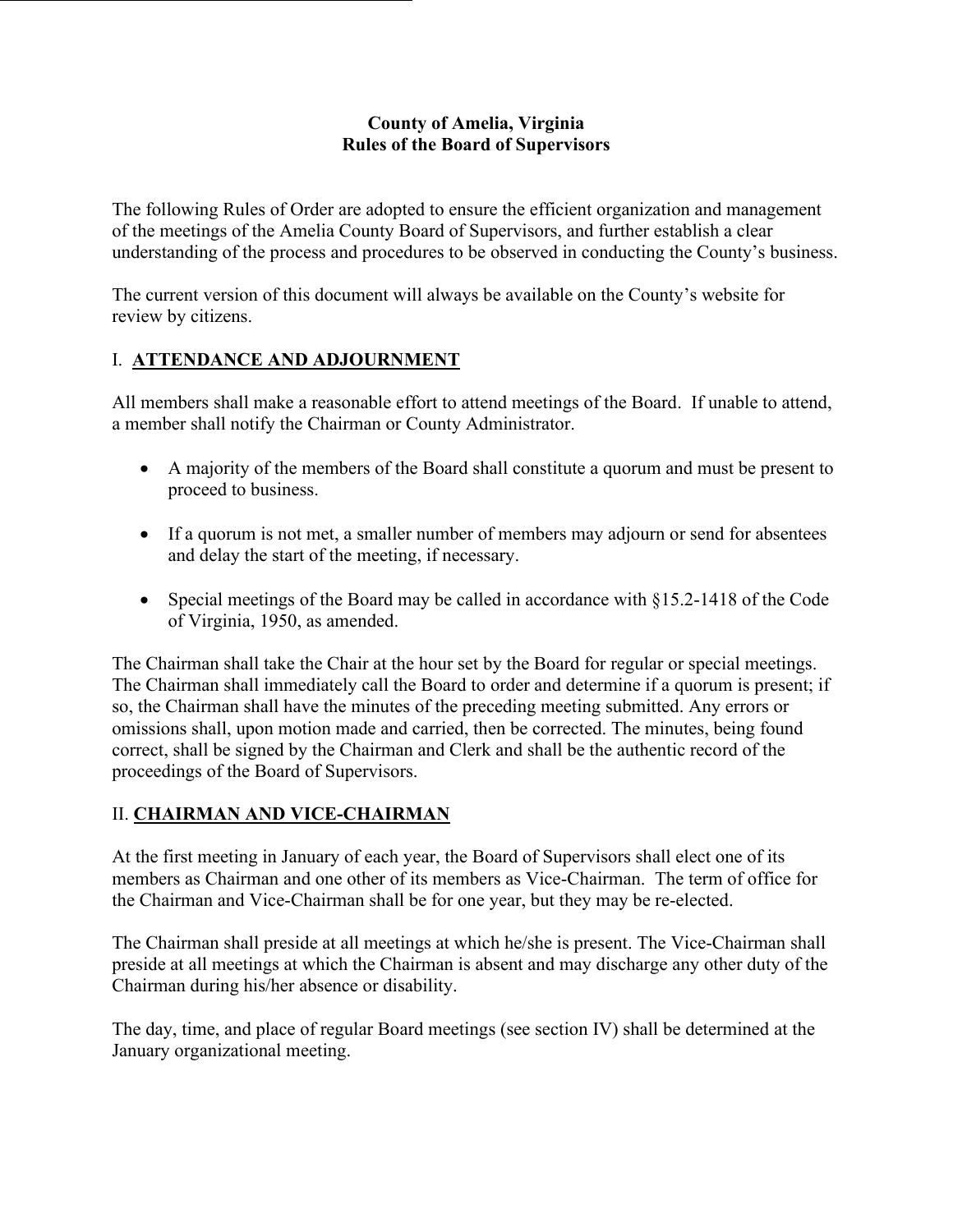#### III. **CLERK**

The County Administrator shall serve as Clerk to the Board.

The minutes of the meetings of the Board shall be duly drawn by the Clerk and shall be submitted for approval at the next regular monthly meeting following their draft.

The Clerk shall appoint deputies as recording secretaries if required or needed by the Board.

## IV. **MEETINGS**

Regular meetings of Board shall be held in the Amelia County High School Auditorium on the third Wednesday of each month or other location or date as designated and duly authorized by vote of the Board. When a conflict occurs due to any legal holiday, weather conditions or other events requiring rescheduling of the regular Board Meeting, the County Administrator shall notify the Chairman of the Board of the need to reschedule to an alternative date.

Notification compliant with the Virginia Freedom of Information Act will be made to the public if changes to the date or location are made.

Workshops and/or work sessions of the Board, if desired or needed, shall be held in the Amelia County High School Auditorium prior to the regularly scheduled meetings or as scheduled, duly voted on by the Board and appropriately advertised.

Postponement of Regular Meetings:

If the Chair, or Vice Chair in the event the Chair is unavailable or unable to act, finds and declares that the weather or other conditions are such that it is hazardous for Board members and the public to attend a regular meeting, the meeting shall be postponed for a period of one week to the same time on the following Wednesday. Board members and the news media will be notified as promptly as possible, and notice will be posted on the front door of the Administration Building. All hearings and other matters previously advertised will be conducted at the continued meeting, and no further advertisement or notice is required.

In the event that the Chair should determine that the day for the continued meeting established above is not appropriate, the Chair shall declare an alternative day for the continued meeting, and such notice as is feasible under the circumstances shall be given to the press and public.

Notification compliant with the Virginia Freedom of Information Act will be made to the public if changes to the date or location are made.

The time for regular meetings shall be 7:00 pm unless otherwise directed by the Board.

Public hearings shall be advertised for 7:00 pm unless otherwise directed by the Board.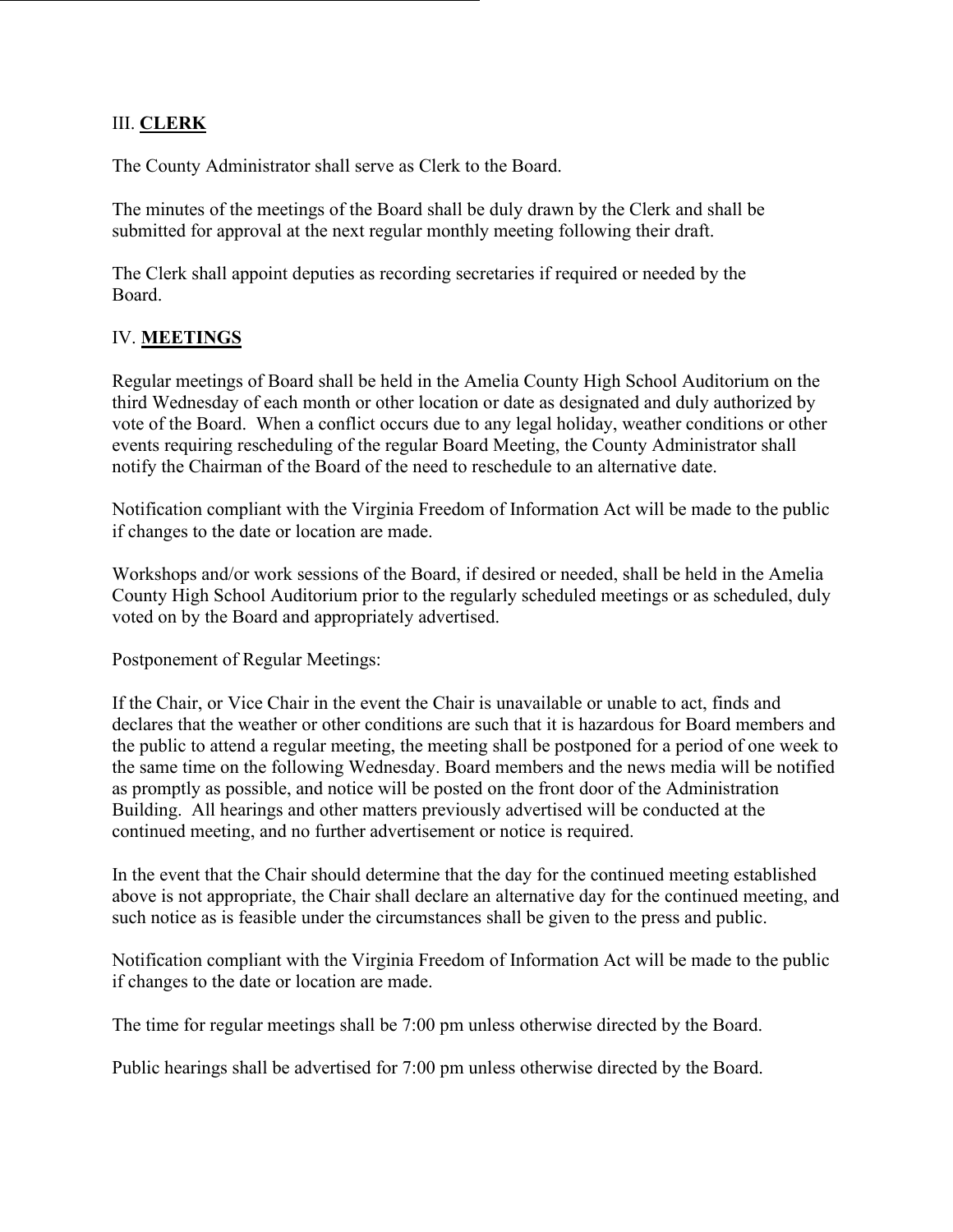All County government meetings, regular or special, will be posted on the County's website calendar at the time they are scheduled or as soon thereafter as practicable.

If a majority of the Board fails to attend within half an hour after the time appointed for any meeting, the Clerk shall enter into the minute book the names of the members present and note the adjournment for lack of a quorum.

A Resolution establishing meeting dates, times and locations shall be adopted by resolution at the Board's January meeting and must be amended as changes are made.

Special meetings of the Board and Board work sessions to discuss issues may be called by the Board or by the Chairman and held at times and places designated at the time of the call of such meetings. All parties having requested or required to receive notification of meetings pursuant to the Virginia Freedom of Information Act shall be notified of any special meeting.

Motions need not be seconded.

The rules contained in the *Robert's Rules of Order Newly Revised*, Procedures for Small Boards, shall be the parliamentary authority in all cases not covered by these Rules of Order. The Chairman serves as parliamentarian. The County Attorney may be asked to advise on the questions of parliamentary procedure.

Any Supervisor may request a Closed Meeting for any of the permitted areas set forth in the Code of Virginia. Closed Meetings will be held upon completion of other formal agenda items unless for reasons beyond the Board's control.

Members shall address only the Chair, or address each other through the Chair. A member must be recognized by the Chair before he or she shall proceed. Upon being recognized, a member shall not be interrupted during his or her comments except when a point of order is called or during discussion of the issue with other Board members.

Individuals interested in addressing the Board or staff shall only do so at the lectern in order for their comments to be recorded as part of the record of the meeting, and shall only address the Board, not the audience or the applicants. The Amelia County, Town Hall Meetings, Public Hearings, Public Information Sessions, and Public Comment Protocol Policy (Appendix 3) shall serve as the guidelines to be used by the Amelia County Board of Supervisors during public meetings.

#### V. **ORDER OF BUSINESS**

After the call to order and the submission and approval of the minutes of the preceding meeting, the Board shall proceed to the agenda. The order of the agenda shall normally be as below, subject to rearrangement by the Chairman, absent objection by the Board:

- A. Review and Acceptance of Fiscal Matters
- B. Consent Agenda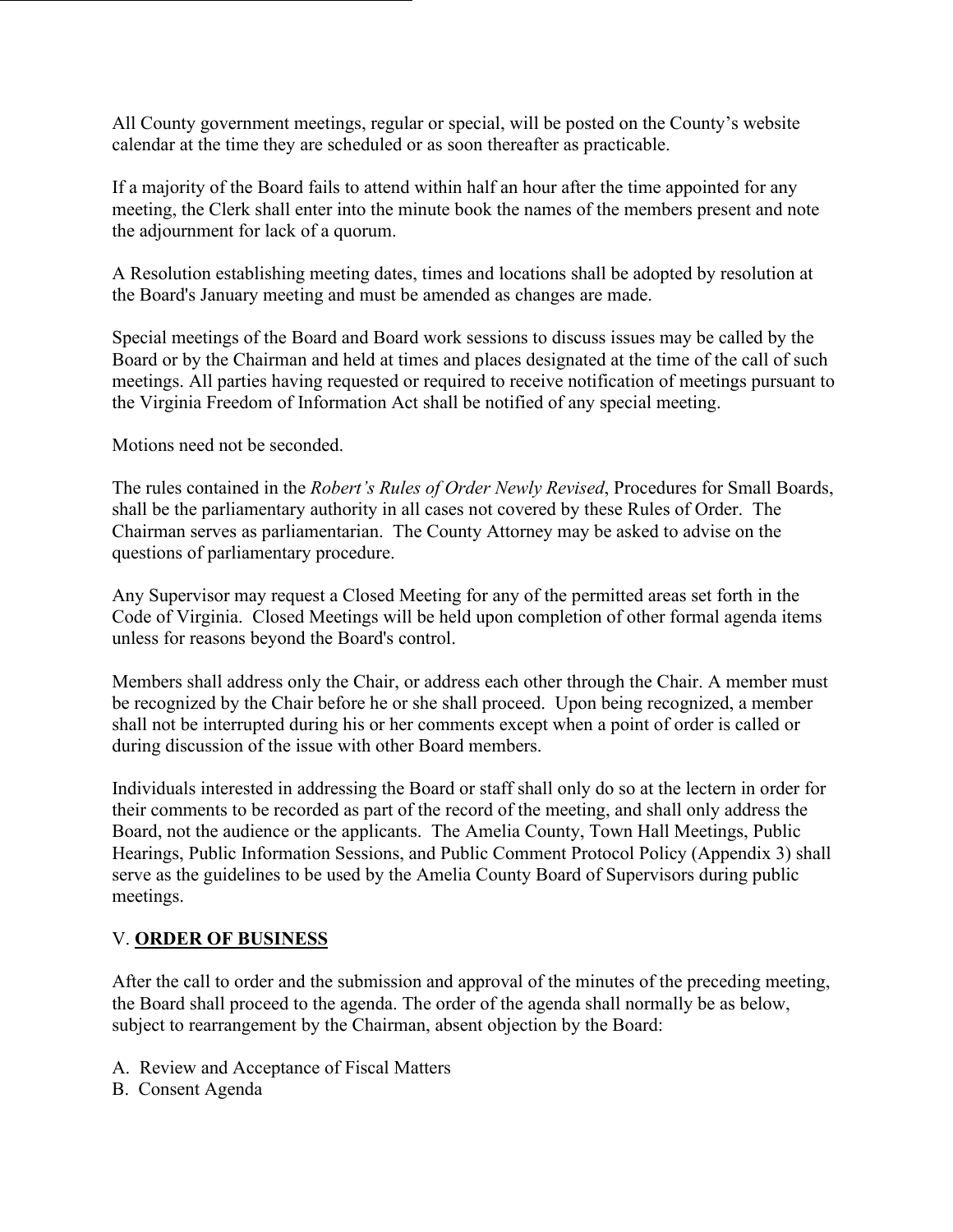- C. Public Comments and Participation
- D. Highway Matters
- E. Business for Board Consideration
- F. County Administrator's Report
- G. Correspondence; When Applicable
- H. Informational Items
- I. Board Member Reports from Assigned Committees
- J. Upcoming Meetings
- K. Monthly Reports for Local Departments
- L. Board Member Comments
- M. Closed Session (if Necessary)
- N. Action from Closed Session (if necessary)
- O. Adjournment

To add any new items of business to an approved agenda of the Board of Supervisors for any meeting or special meeting, a majority of members must vote to approve.

#### VI. **PREPARATION OF AGENDA**

The County Administrator shall see that the preparation and printing of Board papers, ordinances, resolutions, petitions, and other applicable documents, be completed by the Wednesday before the meeting of the Board, if practical, but no later than the Friday before the meeting of the Board.

Organizations, individuals and/or staff wishing to place items on the Agenda for regular Board Meetings must submit a request, in writing, to the Office of the County Administrator no later than 5:00 pm ten (10) calendar days prior to the meeting of the Board at which they wish to appear. All requests for agenda items received by the deadline will be placed on the agenda unless the County Administrator provides to the full Board reasons why the requested item was not included. Individual Board members may then discuss with the Chair and the Chair will communicate to the County Administrator instructions to add or not.

Any item submitted after this deadline will normally not be considered for action unless recommended by the County Administrator. If not accepted, it will be added to the following meeting's agenda. Agenda requests from County Constitutional Officers do not require approval but must still be received within the stated timeline for inclusion.

Agenda packets will usually be received by the Board of Supervisors by the Wednesday before the meeting of the Board, if practical, but no later than the Friday before the meeting of the Board. Any changes/additions to the agenda or content material prior to the meeting will be copied by the County Administrator for easy identification of changes. Board packets will be posted on the County's website for public viewing at the same time they are made available to the Board, or as close as practicable.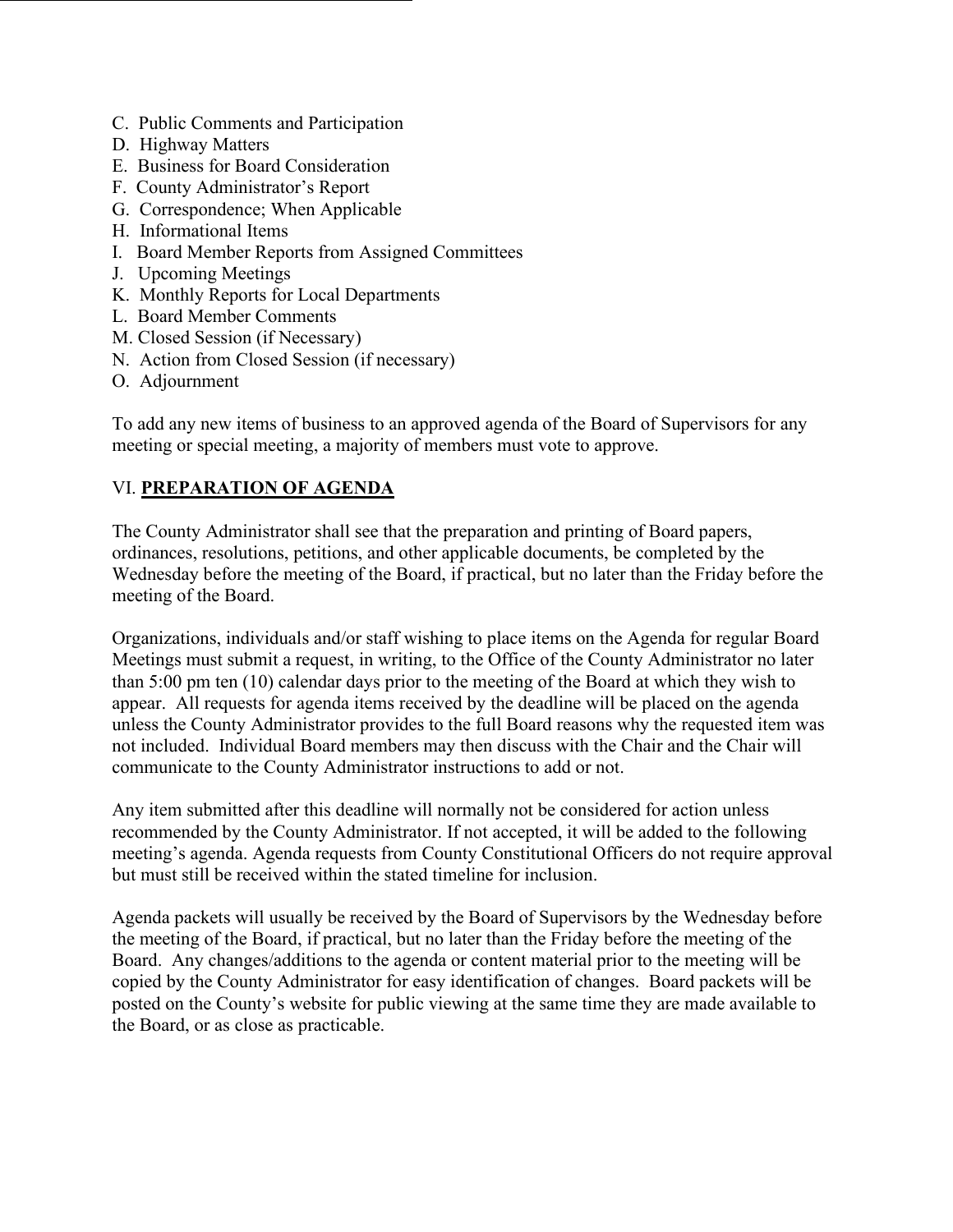#### VII. **CONDUCT OF BUSINESS**

The Chairman shall preserve order and decorum; may speak to points of order in preference to other members, and shall decide questions of order without debate, subject to an appeal by a Board member. If a decision relates to the question of decorum or propriety of business or the relevancy or applicability of propositions the appeal may be debated, but no member shall speak on it more than once, except by leave of the Board.

When a member wishes to speak, he shall address, "Mr. Chairman," and confine himself strictly to the question before the Board.

When two or more members speak at the same time, the Chairman shall identify the person having the floor.

A motion or proposition shall be put in writing, if desired by the Chairman or any member. Any motion or proposition may be withdrawn by the mover at any time before a decision, amendment, or other action of the Board upon it, except a motion to reconsider, which shall not be withdrawn without leave of the Board. Otherwise, meetings shall be conducted in accordance to *Robert's Rules of Order Newly Revised*, Procedures for Small Boards.

No member shall use any language or gesture calculated to wound, offend or insult. If any member, when speaking, transgresses the rules of the Board, the Chairman or any other Board member may call him to order; in which case the member called to order shall cease unless permitted to explain. If there is no appeal, the decision of the Chair shall be final. If the decision is in favor of the member called to order, he shall be at liberty to proceed; otherwise he shall not proceed except by leave of the Board. Frequent or repeated violations of order, especially if persisted in after the admonitions of the Chairman, shall liable the member to the censure of the Board.

No member shall interrupt or hinder the Boards business by standing up, leaving his place, moving about the hall, engaging in conversation, expressing approval or disapproval of any of the proceedings, or by any other conduct intending to cause disorder and confusion.

#### VIII. **TAKING THE VOTE**

When a motion in order is made, the Chairman shall state the exact motion and indicate that it is open to debate. After the motion has been debated, the Chairman shall put the question in the following forms: "As many as agree that (as the question may be) let it be known by saying 'Aye' and those opposed by saying 'Nay.'" The vote shall be taken in a manner which clearly shows how each member of the Board voted.

The ayes and nays on any question may be called for at any time before proceeding to another question or preposition, but being refused, they shall not be again demanded on the same question; and any member shall have a right to vote on the question if called until the decision is announced by the Chairman.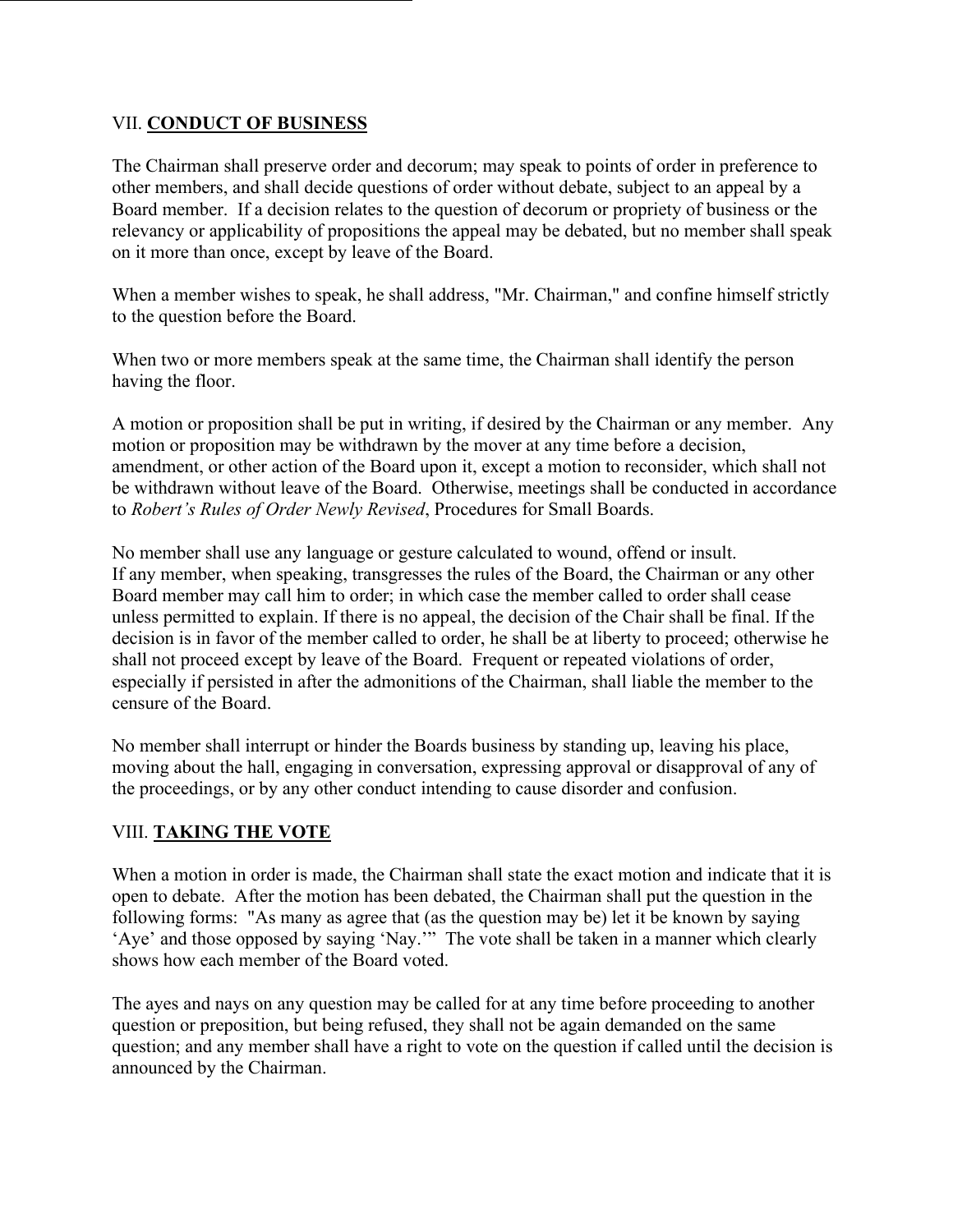Any member has the right to change his vote at any time prior to the Chairman announcing the decision.

According to the Constitution of Virginia, a majority of all elected members shall be necessary to adopt any ordinance or resolution appropriating money exceeding the sum of \$500, imposing taxes; or authorizing the borrowing of money. Otherwise, a resolution, ordinance, or other proposition shall be adopted by vote of the majority of Board members present and voting. A tie vote shall mean the defeat of the motion voted on.

A member may abstain and be entered in the minutes as present and abstaining.

At the discretion of the Chairman, or by motion from the members, a vote may be taken by representative district

The Code of Virginia, 1950, as amended, Title 2.2, Chapter 31, Articles1-8, § 2.2-3100 through 3131 et seq. shall control with respect to a member's participation and voting. (The Virginia State and Local Conflict of Interest Act § 2.2 3100 et al, Code of Virginia, 1950, as amended.)

## IX. **RECONSIDERATION**

After a question has been decide, it may be reconsidered on the motion of any member who voted with the prevailing side, provided the motion is made on the same day as the decision carried. All motions to reconsider shall be decided by a majority of the votes of the members present and voting.

#### X. **WITHDRAWAL OF EXHIBITS**

Original papers, filed as exhibits with any ordinance or resolution, may be withdrawn by the patron or upon his order. In such case, he shall leave attested copies.

#### XI. **MANUAL AND RULES**

The rules of parliamentary practice in *Robert's Rules of Order Newly Revised*, Procedures for Small Boards, shall govern the Board in all cases to which they are applicable, except when they are inconsistent with the rules established by the Board.

The Rules of the Board shall be reviewed and adopted in January of each year. These Rules may subsequently be suspended or amended only by a majority vote of the entire Board. Upon a motion to suspend or amend, the mover shall be allowed two minutes to state the reasons for his motion and one member opposed to the motions shall be allowed an equal time to object.

#### XII. **APPOINTMENTS**

All appointments of Board representatives to commissions, authorities, committees, etc. shall be made once an individual leaves the position or on expiration of his term, and not later than two meetings after the individual has left. The Board shall attempt to honor appointments from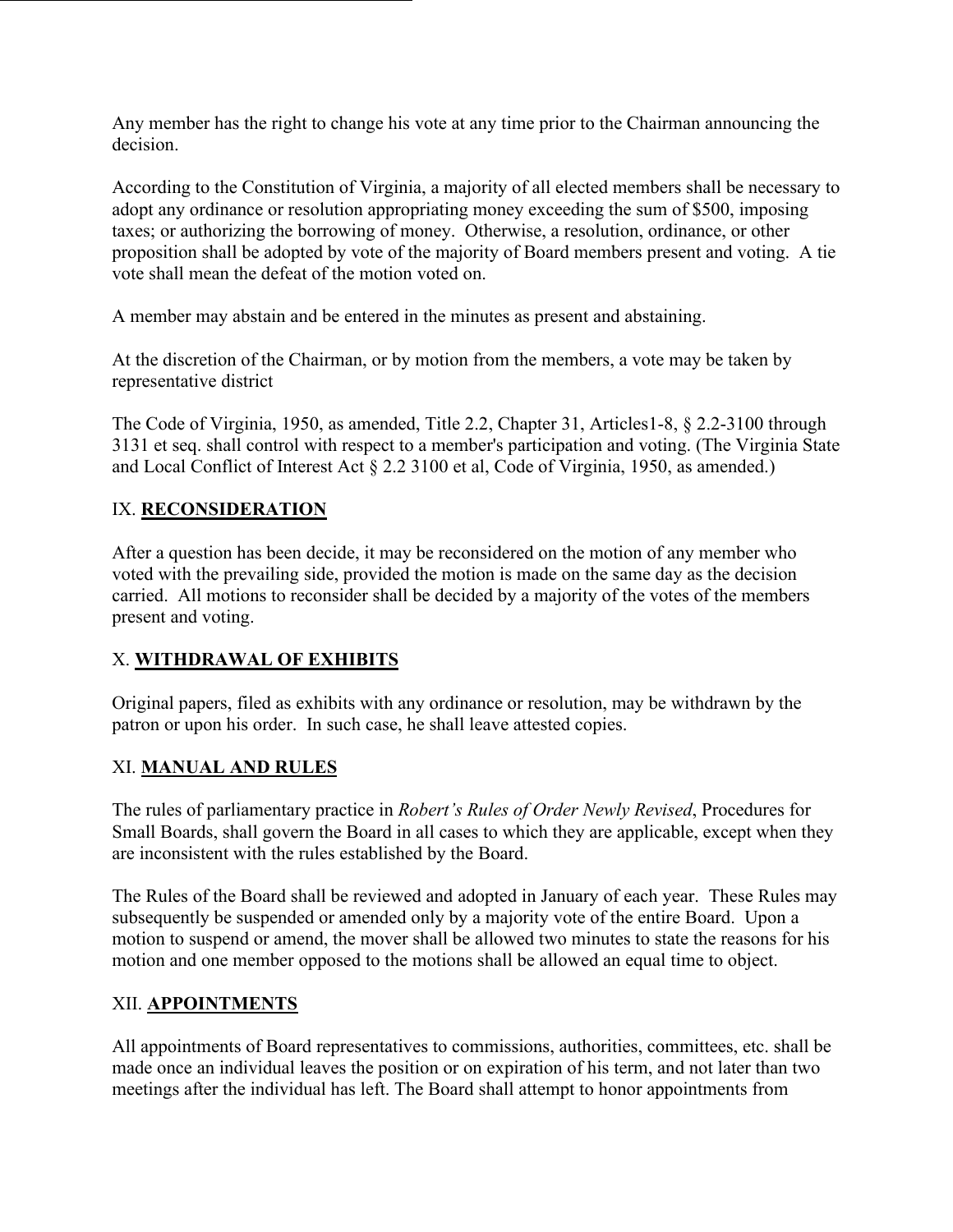representative districts and shall not discriminate based on sex, age, handicap, or origin.

In selecting members of committees, the Chairman of the Board shall solicit nominations from members of the Board as to committee assignments. The Board shall confirm the assignments. Standing committees shall consider such matters as referred by the Board, and shall report at regular meetings of the Board.

## XIII. **PUBLIC HEARINGS**

The Amelia County, Town Hall Meetings, Public Hearings, Public Information Sessions, and Public Comment Protocol Policy (Appendix 3) shall serve as the guidelines to be used by the Amelia County Board of Supervisors during Public Hearings.

If a public hearing becomes disruptive, the Chairman may adjourn or continue, in accordance with the Code of Virginia, 1950, as amended.

## XIV. **CLOSED MEETINGS**

All discussions held in Closed Meetings, as outlined in the Freedom of Information Act, shall represent privileged information held by those involved. Release of such information by a Board member outside the meetings shall be considered a breach of these by-laws, and the member shall be subject to censure. The specific purpose(s) of each Closed Meeting shall be stated in accordance with § 2.2-371I of the Code of Virginia, 1950, as amended.

Upon return to regular session after a Closed Meeting, the Chairman shall state the nature of the Closed Meeting in as specific terms as appropriate.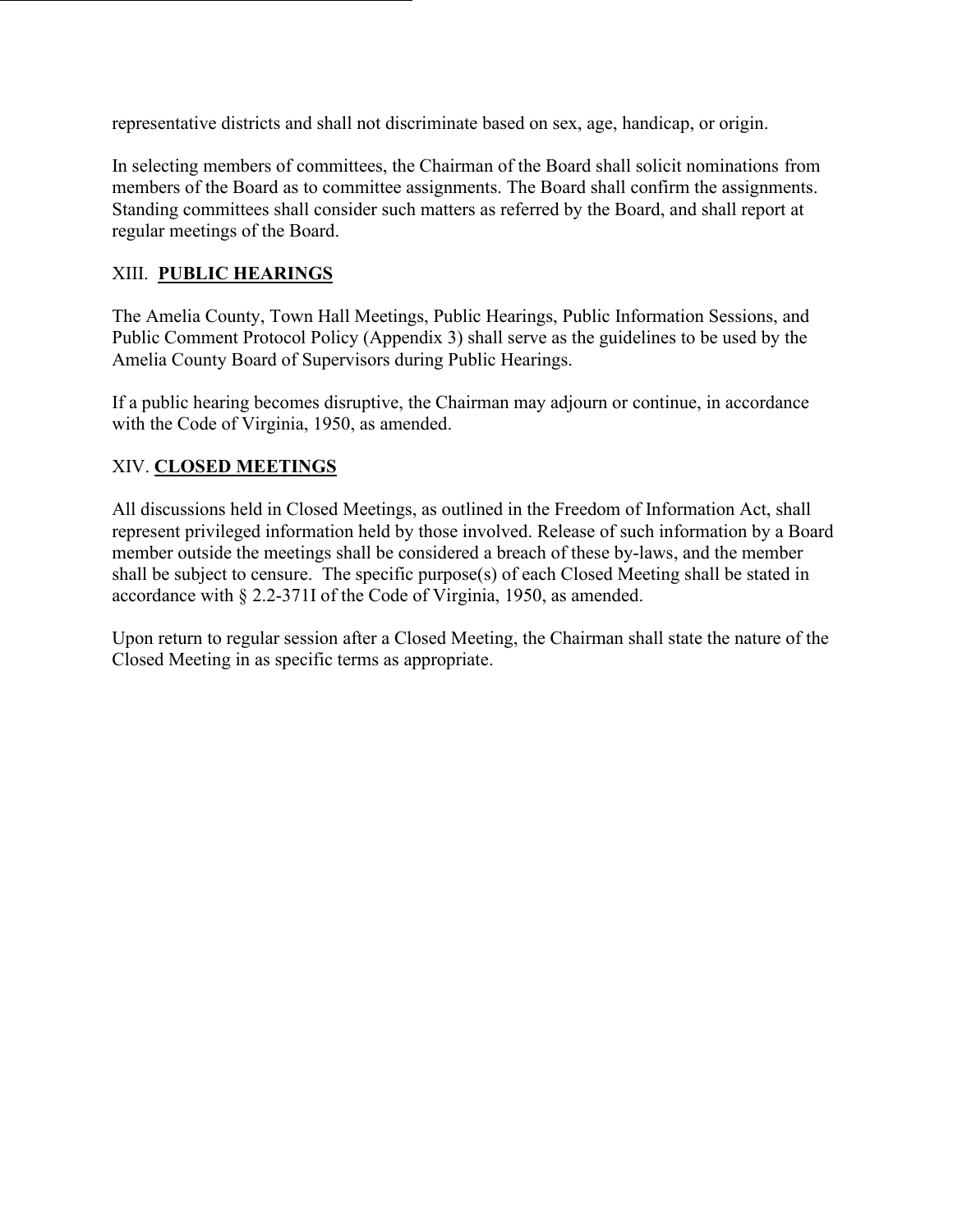#### **Appendix #1**

#### *Robert's Rules of Order Newly Revised***, Procedures for Small Boards**

In a Board meeting where there is not more than about a dozen members present, some of the formality that is necessary in a large assembly would hinder business. The rules governing such meetings are different from the rules that hold in other assemblies, in the following respects:

Members are not required to obtain the floor before making motions or speaking, which they can do while seated.

There is no limit to the number of times a member can speak to a question, and motions to close or limit debate generally should not be entertained.

Informal discussion of a subject is permitted while no motion is pending.

Sometimes, when a proposal is perfectly clear to all present, a vote can be taken without a motion's having been introduced. Unless agreed to by general consent, however, all proposed actions of a board must be approved by vote under the same rules as in other assemblies, except that a vote can be taken initially by a show of hands, which is often a better method in such meetings.

The chairman need not rise while putting questions to vote.

The chairman can speak in discussion without rising or leaving the chair and, subject to rule or custom within the particular board (which should be uniformly followed regardless of how many members are present), he may make motions and usually votes on all questions.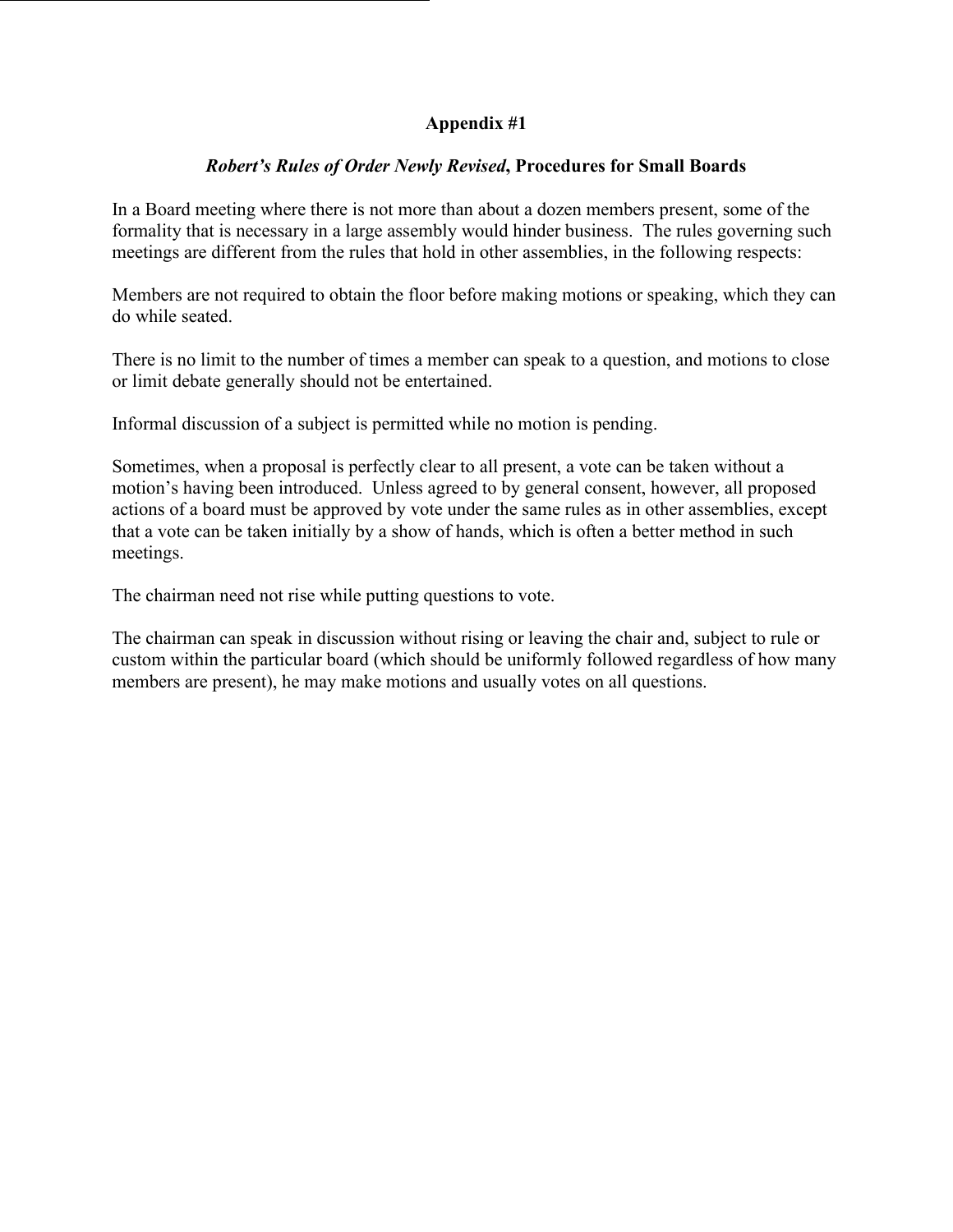#### **Appendix #2**

## **General Rules for Board Members Representative Travel**

From time to time meetings, seminars, conventions, training sessions and other opportunities are available where representation by Board of Supervisors' members is deemed appropriate and justified.

It shall be the policy of the Board of Supervisors that the following business trips will be paid for by the County:

A. Attendance at local single day meetings where the topic is within a specific Board Member's area of responsibility. Advance approval of this Board is not required for this type of attendance.

B. Attendance at overnight non-local meetings when the cost will exceed \$100 or attendance at meetings/committees outside the specific member's area of responsibility. Attendance at these types of meetings/committees requires advance Board approval.

Should a trip require advance Board approval, the following procedures will be followed:

a. Board member requesting travel will notify the County Administrator to have the trip request placed on the Board agenda.

b. Additionally, a summary report and/or support documents (i.e. conference/meeting agenda) regarding the purpose of the activity/event/expenditure should be provided to the County Administrator and included in the Board Packet explaining the public benefit for the expenditure (how the County would benefit from the activity/expenditure).

c. At the Board meeting, the merits of representation shall be discussed, and the trip(s) approved or disapproved.

d. If approved, the County Administrator will be charged to make arrangements (if required) for the representation including the making of advanced payment for registration fees and/or hotel prepayments.

All Board travels requiring reimbursement of expenses upon completion- of any approved trips shall submit the standard County Travel Voucher Request to the County Administrator for payment. Receipts shall be attached for all expenses except mileage.

Upon return from trips, all Board travelers shall provide copies of documents, booklets, information sheets, etc. to the County Administrator for distribution to appropriate staff members, committee chairmen, and other interested persons so that the information value may be shared.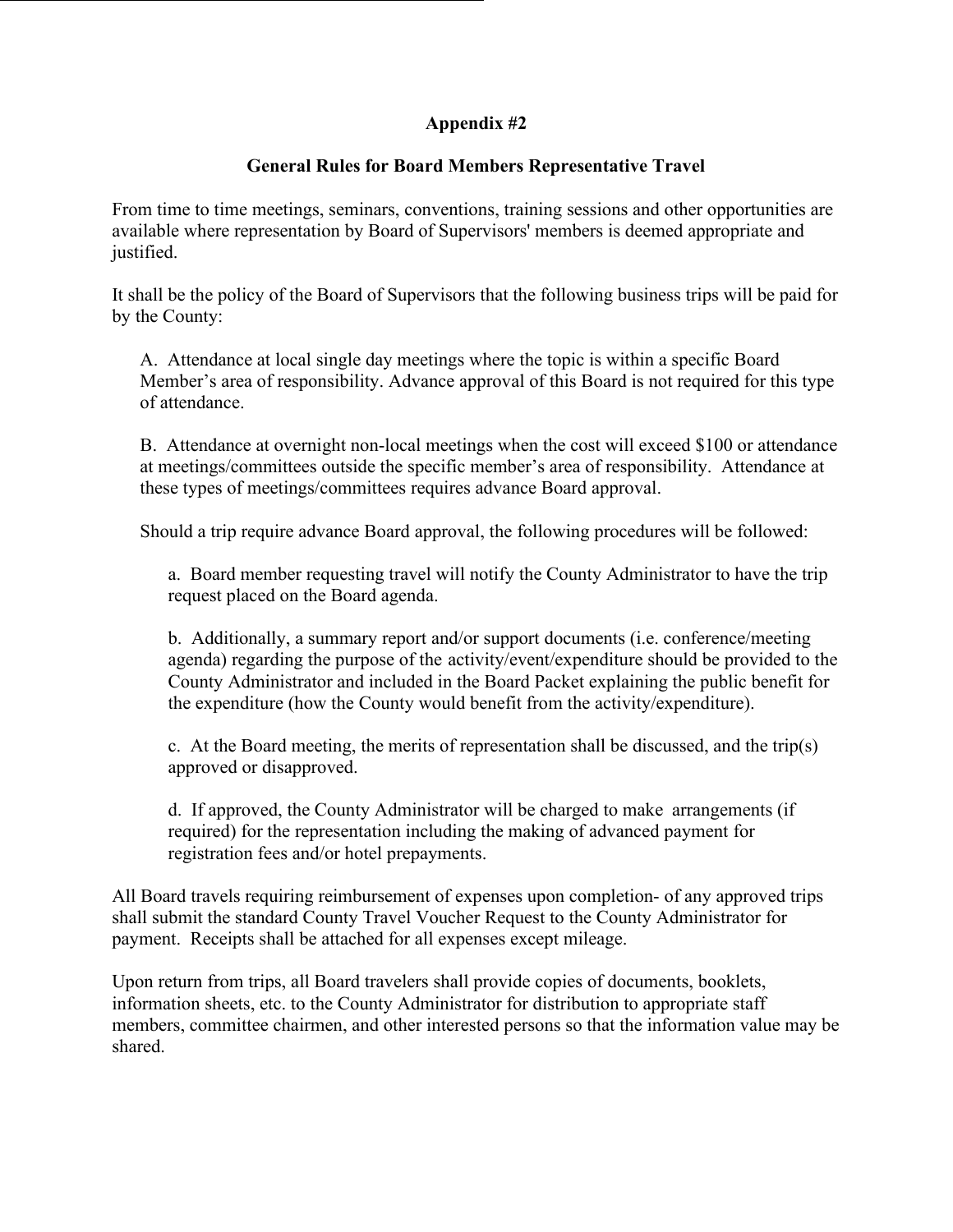Any meetings whose registration or costs are paid in advance and not recoverable, for which the registered member fails to attend shall require repayment by the Board member unless specifically forgiven by the Board of Supervisors.

Board of Supervisors members desiring to travel and/or attend meetings/sessions, personally and not as a Board representative and for which they seek no expenditures from County funds, may do so without reference to the Board, and therefore, are not covered by this appendix.